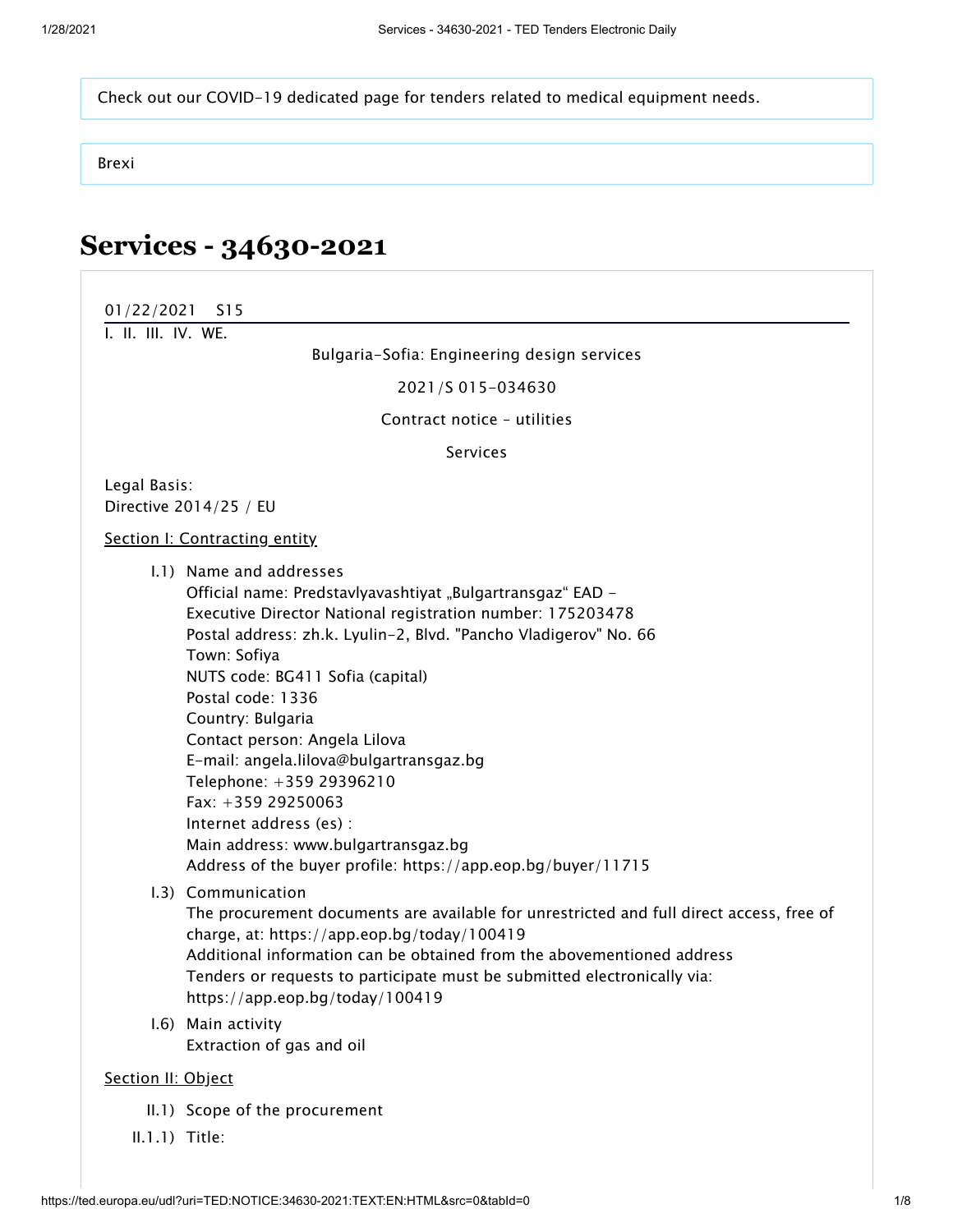Elaboration of an investment project for expansion of the capacity of UGS "Chiren" aboveground part Reference number: 210-001

- II.1.2) Main CPV code 71320000 Engineering design services
- II.1.3) Type of contract Services
- II.1.4) Short description:

Research and provision of initial data for elaboration of a detailed development plan plan for regulation and construction (DDP - PRP), DDP - plot plan (DDP - PP) and investment project (IP) - working design phase (RP).

Elaboration of a decision for realization of expansion of the capacity of UGS "Chiren" above-ground part.

Procedures (options):

- to assess the need for an environmental assessment (EC), an environmental impact assessment (EIA) and a compatibility assessment (EC), EC, GA, EIA,

- preparation of an application for a comprehensive permit,

- preparation of a safety report or updating of the existing one.

Development of documentation for identification of the lands affected by the construction, PUP - PPP and PUP - PP for facilities for expansion of the UGS capacity. Carrying out procedures for admission, coordination and approval of PUP - PPP and PUP - PP.

Elaboration of the Project - Phase RP.

Coordination of the working project with the assignor, the consultant under art. 166, para. 1 of the Spatial Development Act, the competent control authorities, operating companies, etc. affected persons

- II.1.5) Estimated total value Value excluding VAT: 5 400 000.00 BGN
- II.1.6) Information about lots This contract is divided into lots: no
	- II.2) Description
- II.2.2) Additional CPV code(s) 71320000 Engineering design services
- II.2.3) Place of performance NUTS code: BG313 Vratsa Main site or place of performance: The land of the village of Chiren, Vratsa municipality, Vratsa district.
- II.2.4) Description of the procurement:

The subject of the procurement includes the implementation of the following activities for the development of an investment project for expansion of the capacity of UGS "Chiren" - aboveground part:

1. Research and provision of initial data for elaboration of a detailed development plan plan for regulation and construction (PUP - PRP), PUP - plot plan (PUP - PP) and investment project - working design phase. Proposal for a site for deployment of aboveground facilities for the expansion of the capacity of UGS "Chiren".

2. Elaboration of a decision for realization of expansion of the capacity of UGS "Chiren" above-ground part.

3. Carrying out procedures under the Environmental Protection Act (EPA) and the Biodiversity Act (BDA):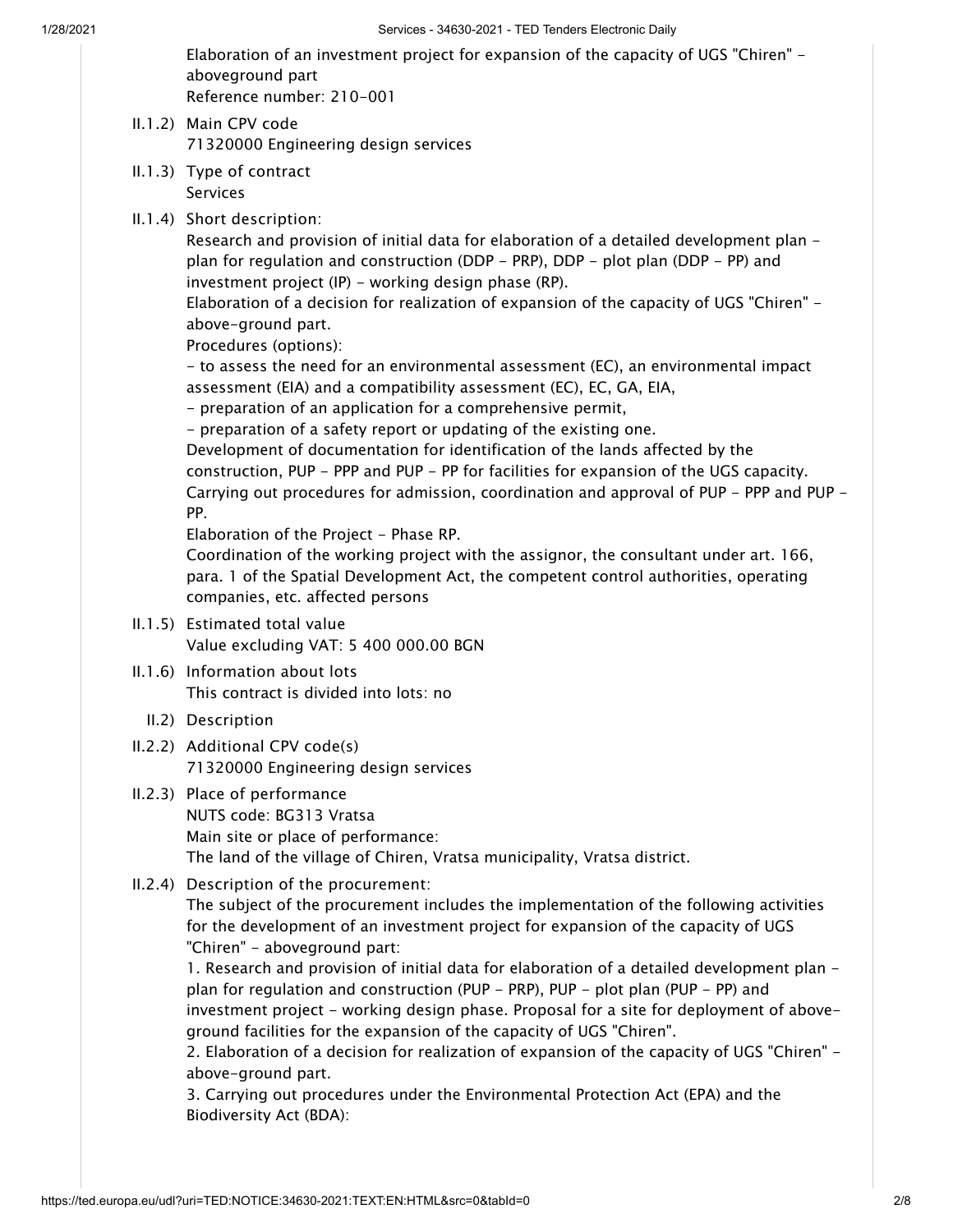3.1. To assess the need for an environmental assessment (EC), environmental impact assessment (EIA) and compatibility assessment (EIA) (optional), in case the competent authority decides to carry them out.

3.2. Environmental assessment (optional) in case the competent authority decides to carry out the EC.

3.3. Compatibility assessment (option), in case the competent authority decides to prepare an assessment report on the degree of impact of the plan, program, project / investment proposal on the protected areas.

3.4. Environmental impact assessment (optional) in case the competent authority decides to carry out an EIA.

3.5. Preparation of an application for a complex permit (CoR) under the EPA (option), in case the competent authority decides to issue a CoR.

3.6. Preparation of a safety report or updating of the existing one in accordance with the EPA (option), in case the competent authority orders preparation.

4. Development of documentation for identification of the lands affected by the construction, PUP - PPP and PUP - PP for facilities for expansion of the capacity of UGS "Chiren". Carrying out procedures for admission, coordination and approval of PUP - PPP and PUP - PP.

5. Development of an investment project - working project phase.

6. Coordination of the working project with the assignor, the consultant under art. 166, para. 1 of the Spatial Development Act, the competent control authorities, operating companies and other affected persons.

II.2.5) Award criteria

Criteria below

Quality criterion - Name: Deadline for elaboration of a decision for realization of expansion of the capacity of UGS "Chiren" - above-ground part of signing the contract until signing of acceptance-transfer protocol for acceptance of the service / Weighting: 25

Quality criterion - Name: Deadline for elaboration of an investment project - working project phase from signing the contract to signing a handover protocol for accepting the service / Weighting: 25

Price - Weighting: 50

- II.2.6) Estimated value Value excluding VAT: 5 400 000.00 BGN
- II.2.7) Duration of the contract, framework agreement or dynamic purchasing system Duration in days: 300 This contract is subject to renewal: no

- II.2.10) Information about variants Variants will be accepted: no
- II.2.11) Information about options

Options: yes

Description of options:

Carrying out procedures under the Environmental Protection Act (EPA) and the Biodiversity Act (BDA):

1. To assess the need for an environmental assessment (EC), an environmental impact assessment (EIA) and a compatibility assessment (EIA) (optional), in case the competent authority decides to carry them out.

2. Environmental assessment (option) in case the competent authority decides to carry out the EC.

3. Compatibility assessment (option), in case the competent authority decides to prepare an assessment report on the degree of impact of the plan, program, project / investment proposal on the protected areas.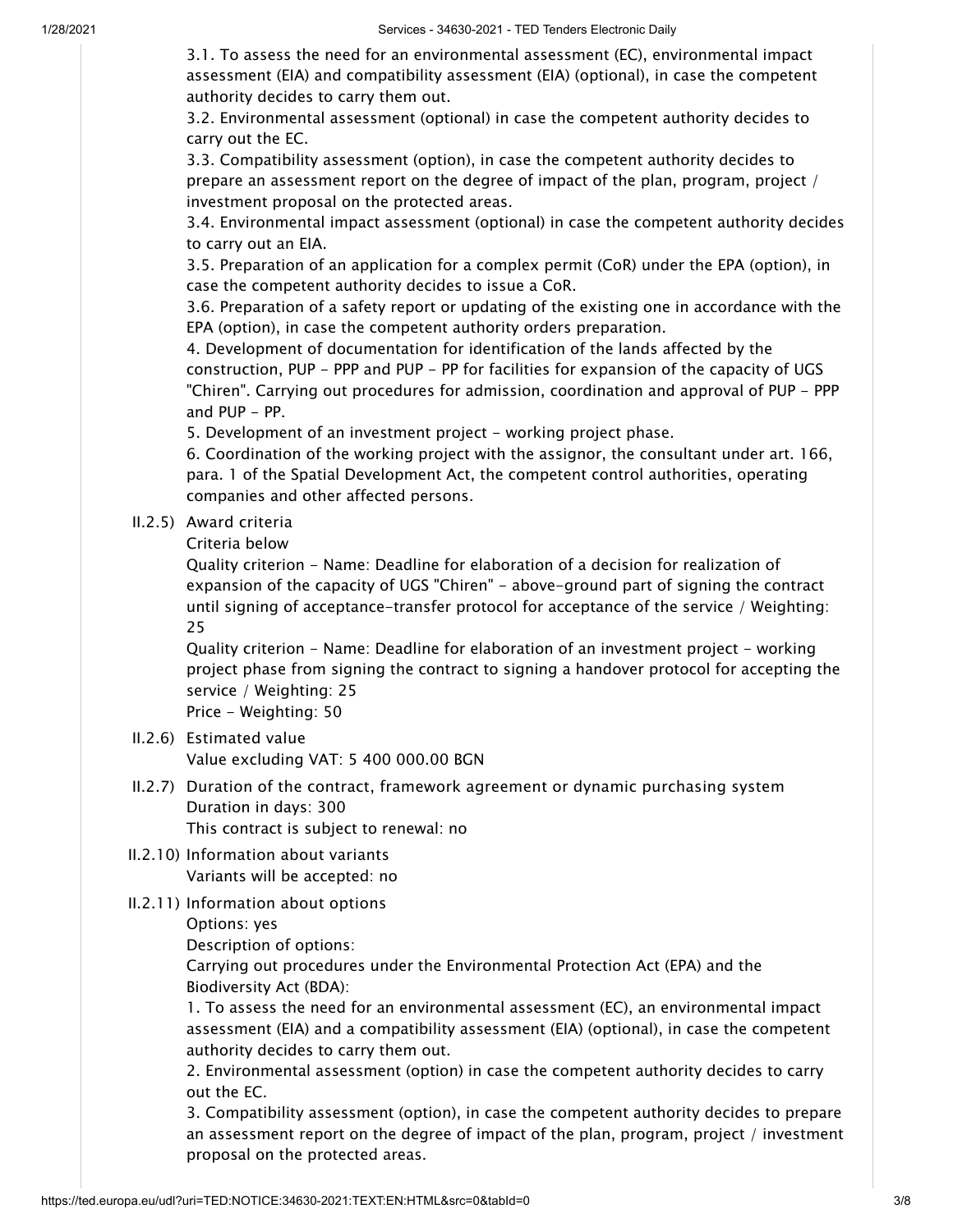4. Environmental impact assessment (option), in case the competent authority decides to carry out an EIA.

5. Preparation of an application for a complex permit (CoR) under the EPA (option), in case the competent authority decides to issue a CoR.

6. Preparation of a safety report or updating of the existing one in accordance with the EPA (option), in case the competent authority orders preparation.

The estimated value referred to in II.1.5) and II.2.6) also includes the estimated value of the options from the subject of the contract.

The estimated values of the options related to the implementation of procedures under the Environmental Protection Act (EPA) and the Biodiversity Act (BDA) are as follows: under item 1: to assess the need for environmental assessment, impact assessment on

the environment and compatibility assessment - BGN 57,000 without VAT,

- under item 2: environmental assessment - BGN 113 000 without VAT,

- under item 3: compatibility assessment - BGN 57 000 without VAT,

- under item 4: environmental impact assessment - BGN 113 000 without VAT,

- under item 5: preparation of an application for a complex permit (CoR) under the EPA - BGN 91,000 without VAT, and

- under item 6: preparation of a safety report or updating of the existing one under the EPA - BGN 113,000 without VAT.

The options included in the subject of the procurement in connection with the provision of Art. 5, para. 1 of the Regulations for application of the Public Procurement Act cover the expectations of the assignor for assignment of additional activities, without obliging the assignor to assign them to the contractor.

II.2.13) Information about European Union funds

The procurement is related to a project and/or programme financed by European Union funds: no

II.2.14) Additional information

## <span id="page-3-0"></span>Section III: Legal, economic, financial and technical information

- III.1) Conditions for participation
- III.1.1) Suitability to pursue the professional activity, including requirements relating to enrolment on professional or trade registers List and brief description of conditions: Not required in this procedure.
- III.1.2) Economic and financial standing List and brief description of selection criteria: Not required in this procedure.
- III.1.3) Technical and professional ability

List and brief description of selection criteria: 1. The bidder has performed activities with subject and volume, identical or similar to those of the procurement, for the last 6 (six) years from the date of submission of the bid according to art. 63, para. 2 of the Public Procurement Act in connection with Art. 63, para. 1, item 1, letter "b" of the Public Procurement Act, which provision allows due to the nature of the subject of the public procurement the design services to be performed during the last 6 years, as of the date of submission of the tender. Considering that Bulgartransgaz EAD is the owner and operator of the National Gas Transmission Network and UGS Chiren with the main purpose of transmission and storage of natural gas and has licenses issued by the regulatory body EWRC for transmission and storage of natural gas, during the last 3 years in its capacity as a contracting authority with such a subject in the Republic of BULGARIA has not assigned and has not performed activities for services that include the development of an investment project (working phase) for construction of the aboveground part of UGS "Chiren "And having regard to the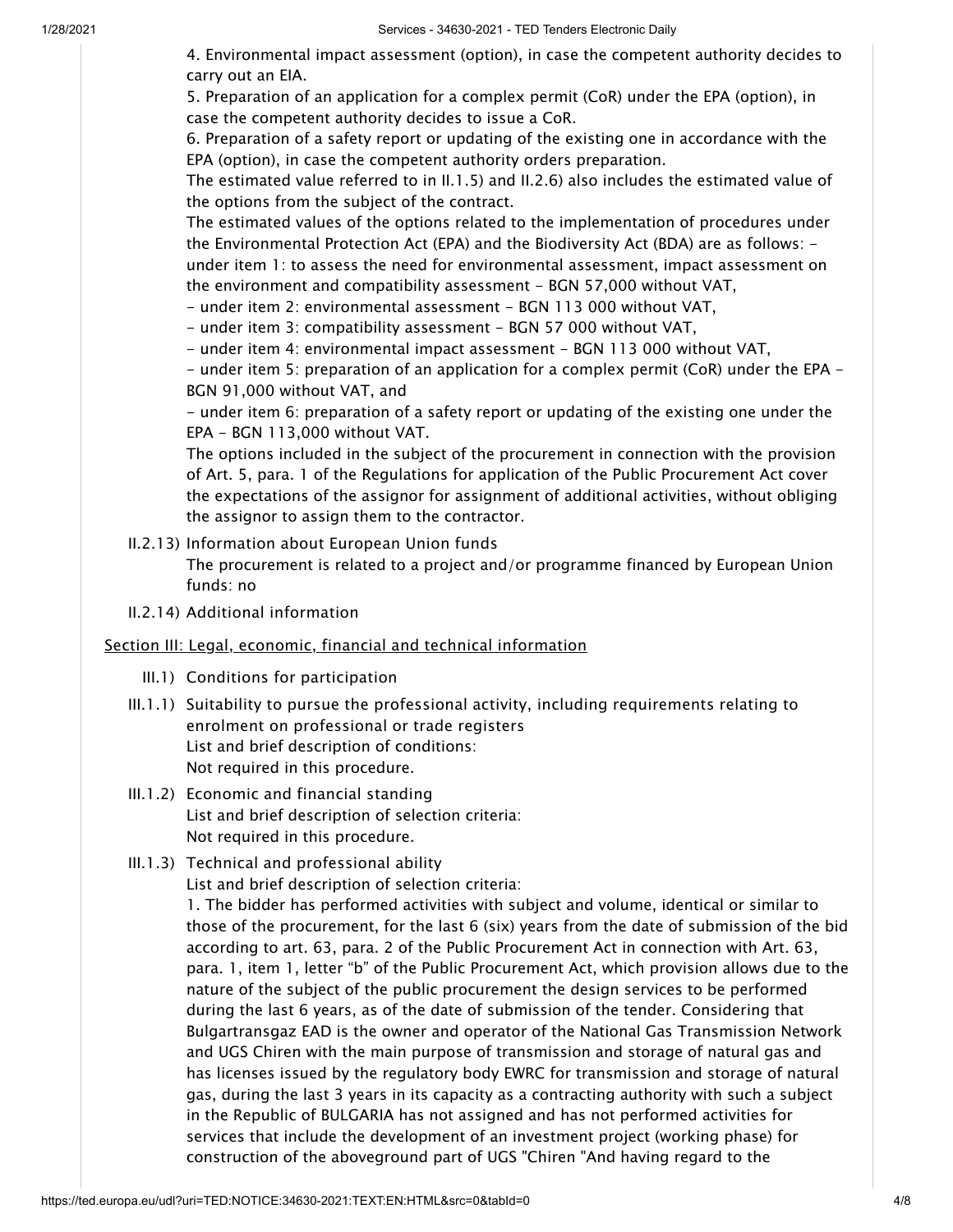1/28/2021 Services - 34630-2021 - TED Tenders Electronic Daily

information publicly available on the GIE website (Gas Infrastructure Europe) and on the IGU website (International Gas Union), according to which gas storage facilities have been expanded in EU Member States, but there is no information about the period in which the design was performed for the same, the assignor accepts experience for a period longer than the one indicated in art. 63, para. 1, item 1, letter "b" of the Public Procurement Act, namely: the participant has performed activities with subject and volume, identical or similar to those of the order, for the last 6 (six) years from the date of submission of the offer in connection with art. 63, para. 1, item 1, letter "b" of the Public Procurement Act. 2. The bidder must have staff with certain professional competence for the execution of the contract in connection with Art. 63, para. 1, item 5 of the Public Procurement Act. 3. The participant to apply a quality management system in connection with art. 63, para. 1, item 10 of the Public Procurement Act.

Minimum level(s) of standards possibly required:

1. The bidder has performed at least 1 (one) activity with subject and volume, identical or similar to those of the order, for the last 6 (six) years from the date of submission of the bid.

"Activity similar to the subject and volume of the contract" should be understood as performed activities for developed and approved investment project for construction of: - an above-ground part of an underground gas storage (expansion, reconstruction or new construction), the project should include the installation of at least 2 low-emission gas turbochargers, or

- a compressor station to a high pressure gas pipeline (with an operating pressure above 1.6 MPa), which includes at least 2 low-emission gas turbocharger units with a unit mechanical power of at least 8 MW each and a gas measuring station for gas flow of at least 5,000,000 m  $^3$  / day-1, class A in accordance with the requirements of BDS EN 1776: 2015 "Gas infrastructure. Gas metering systems. Functional requirements "(EN 1776: 2015 Gas infrastructure - Gas measuring systems - Functional requirements), and the design can be performed on separate projects.

An investment project (technical and / or working phase) will be considered as a developed and approved project, on the basis of which construction can start (a construction permit has been issued).

An investment project executed and approved by foreign participants will be considered as one on the basis of which construction can start in accordance with the legislation in the country for which the project has been prepared.

2. The tenderer must have staff with a certain professional competence to perform the contract as follows:

2.1. Designer for the part "Technological" - minimum 2 persons:

- the person has full design qualification under the Law on the Chamber of Architects and Engineers in Investment Design, regularly reported for 2021, or a recognized professional qualification according to the Law on Recognition of Professional Qualifications or equivalent,

- the person has experience in the preparation of at least 1 investment project (technical and / or working phase) under part "Technological" for construction of an above-ground part of an underground gas storage (expansion, reconstruction or new construction), the project should include the installation of at least 2 low-emission gas turbochargers. An investment project (technical and / or working phase) will be considered as one on the basis of which construction can start (a construction permit has been issued).

An investment project implemented by foreign participants will be considered as one on the basis of which construction can start in accordance with the legislation in the country for which the project has been prepared.

2.2. Expert for implementation of the procedures under EPA and BDA - minimum 1 person:

- the person has acquired a master's degree,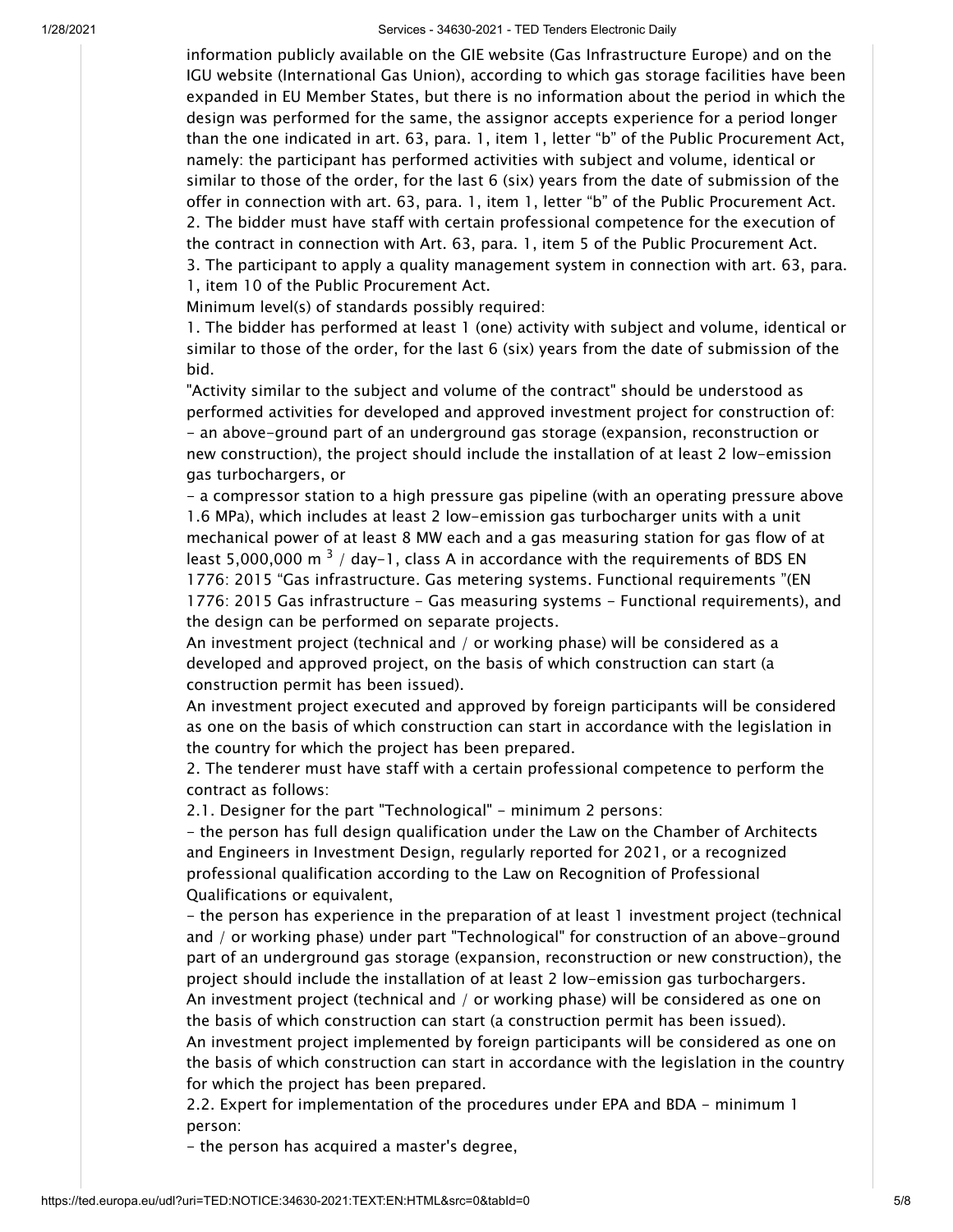1/28/2021 Services - 34630-2021 - TED Tenders Electronic Daily

- the person must have experience in preparing at least one EIA for a combustion plant with a nominal input heat output over 50 MW, for which a positive decision of a competent body under the EPA for the implementation of an investment proposal or equivalent document for a project executed outside the Republic of BULGARIA With regard to the requirement in item 2, the participants should judge for themselves whether they will need the use of a third party for the implementation of the public procurement or not. If in Part II, Section "C" of the EEDOP it is indicated with a note "no" that the tenderer will not use the capacity of other entities to meet the selection criteria concerning the availability of staff with certain professional competence for the performance of the contract , it is sufficient for the participant only to present the required information about the personnel who will participate in the implementation of the public procurement, as the respective persons are not considered as third parties in the sense of art. 65 of the Public Procurement Act, due to which they should not fill in and submit separate eEEDOP, even for the persons under civil contracts. 3. The participant must apply a quality management system according to EN ISO 9001: 2015 or equivalent with a design scope.

III.1.4) Objective rules and criteria for participation

List and brief description of rules and criteria:

The participants in the procedure should meet the conditions of art. 10, para. 1 of the Public Procurement Act (PPA) and the requirements of the contracting authority. The assignor removes from the procedure a participant for whom and / or for a member of an association / for a subcontractor and / or a third party have arisen before or during the procedure the grounds, indicated in art. 54, para. 1, and the circumstances indicated by the assignor under Art. 55, para. 1, item 1 of the Public Procurement Act and when it has assessed that the measures taken are not sufficient to guarantee the reliability of the participant on the grounds of Art. 57, para. 1 of the Public Procurement Act, as well as in the presence of grounds under Art. 3, item 8 and Art. 5, para. 1, item 3 of the Law for the economic and financial relations with the companies, registered in jurisdictions with preferential tax regime, the persons controlled by them and their actual owners, unless the circumstances under art. 4 of the same law and the grounds under Art. 107 of the Public Procurement Act and Art. 69, para. 1 and 2 in conjunction with Art. 6, para. 1, item 40 of LCONPI

The text continues in item 1 of section VI. 3).

III.1.6) Deposits and guarantees required:

Guarantee securing the performance of the contract in the amount of 4% of the value under item 3.1 of the draft contract in BGN without VAT for the entire term of the contract plus 30 days after its termination and serves to ensure the performance of the contractor's obligations under the contract in the form of a deposit of a sum of money, a bank guarantee according to the conditions of the assignor from form O3 or insurance, which ensures the performance by covering the responsibility of the contractor. A guarantee, which secures the funds provided in advance, should be valid for 30 days after the implementation of the activities under the subject of the contract and be for 100% of the amount of advance funds to be provided by the contracting authority in one of the following forms of deposit of a sum of money; bank guarantee according to the conditions of the assignor from the form of bank guarantee for advance payment form O4 or insurance and is released up to 3 days after return or utilization of the advance.

III.1.7) Main financing conditions and payment arrangements and/or reference to the relevant provisions governing them:

1. The financing of activities from the subject of the procurement is carried out with own funds of Bulgartransgaz EAD.

2. Method of payment:

2.1. The Assignor pays the due remuneration (excluding the options) according to the conditions and terms specified in items 3.6.1, 3.6.3-3.13 of the draft contract.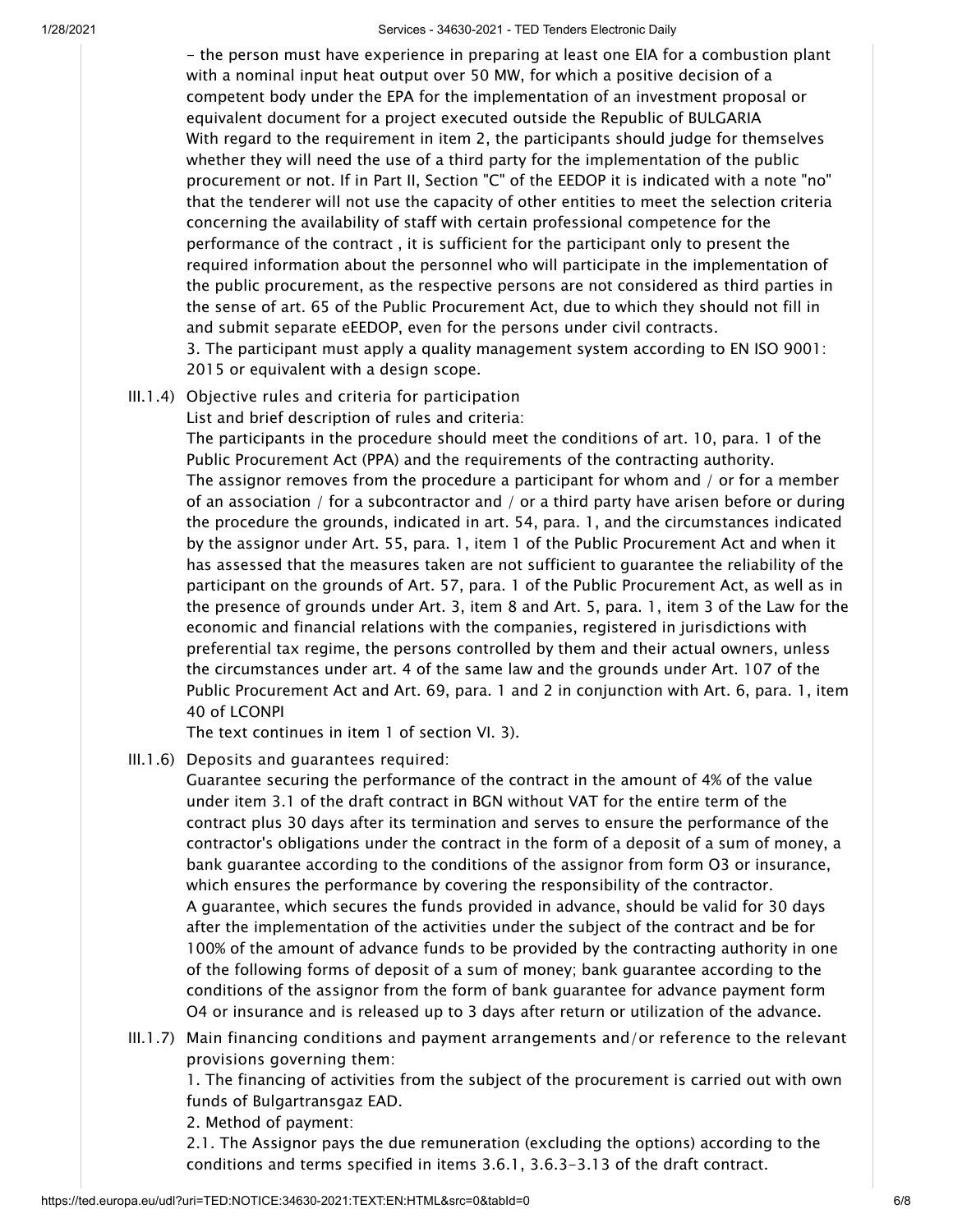2.1. The Assignor shall pay the due remuneration for the assigned and executed options according to the conditions and terms, specified in items 3.6.2, 3.6.7—3.13 of the draft contract.

- III.2) Conditions related to the contract
- III.2.3) Information about staff responsible for the performance of the contract Obligation to indicate the names and professional qualifications of the staff assigned to performing the contract

## <span id="page-6-0"></span>Section IV: Procedure

- IV.1) Description
- IV.1.1) Type of procedure Open procedure
- IV.1.3) Information about a framework agreement or a dynamic purchasing system
- IV.1.8) Information about the Government Procurement Agreement (GPA) The procurement is covered by the Government Procurement Agreement: no
	- IV.2) Administrative information
- IV.2.2) Time limit for receipt of tenders or requests to participate Date: 22/02/2021 Local time: 23:59
- IV.2.3) Estimated date of dispatch of invitations to tender or to participate to selected candidates
- IV.2.4) Languages in which tenders or requests to participate may be submitted: Bulgarian
- IV.2.6) Minimum time frame during which the tenderer must maintain the tender Duration in months: 6 (from the date stated for receipt of tender)
- IV.2.7) Conditions for opening of tenders Date: 23/02/2021 Local time: 13:00 Place: In the system

## <span id="page-6-1"></span>Section VI: Complementary information

- VI.1) Information about recurrence This is a recurrent procurement: no
- VI.3) Additional information:

1. Continued from section III.1.4): The Anti-Corruption and Confiscation of Illegally Acquired Property Act (ACCIPA).

The participants declare the lack of grounds for removal and compliance with the selection criteria by submitting an electronic single European Public Procurement Document (eEEDOP) in a form approved by an act of the European Commission, which is completed and signed in accordance with Art. 67 of the Public Procurement Act and the Instructions for preparation of a bid, part of the public procurement documentation. The submitted eEEDOP must be signed with a qualified electronic signature by the respective obligated persons according to art. 54, para. 2 and 3 of the Public Procurement Act. When the participant has indicated that it will use the capacity of third parties to prove compliance with the selection criteria or that it will use subcontractors, a separate eEEDOP shall be submitted for each of these persons, which shall contain the information under Art. 67, para. 1 of the Public Procurement Act.